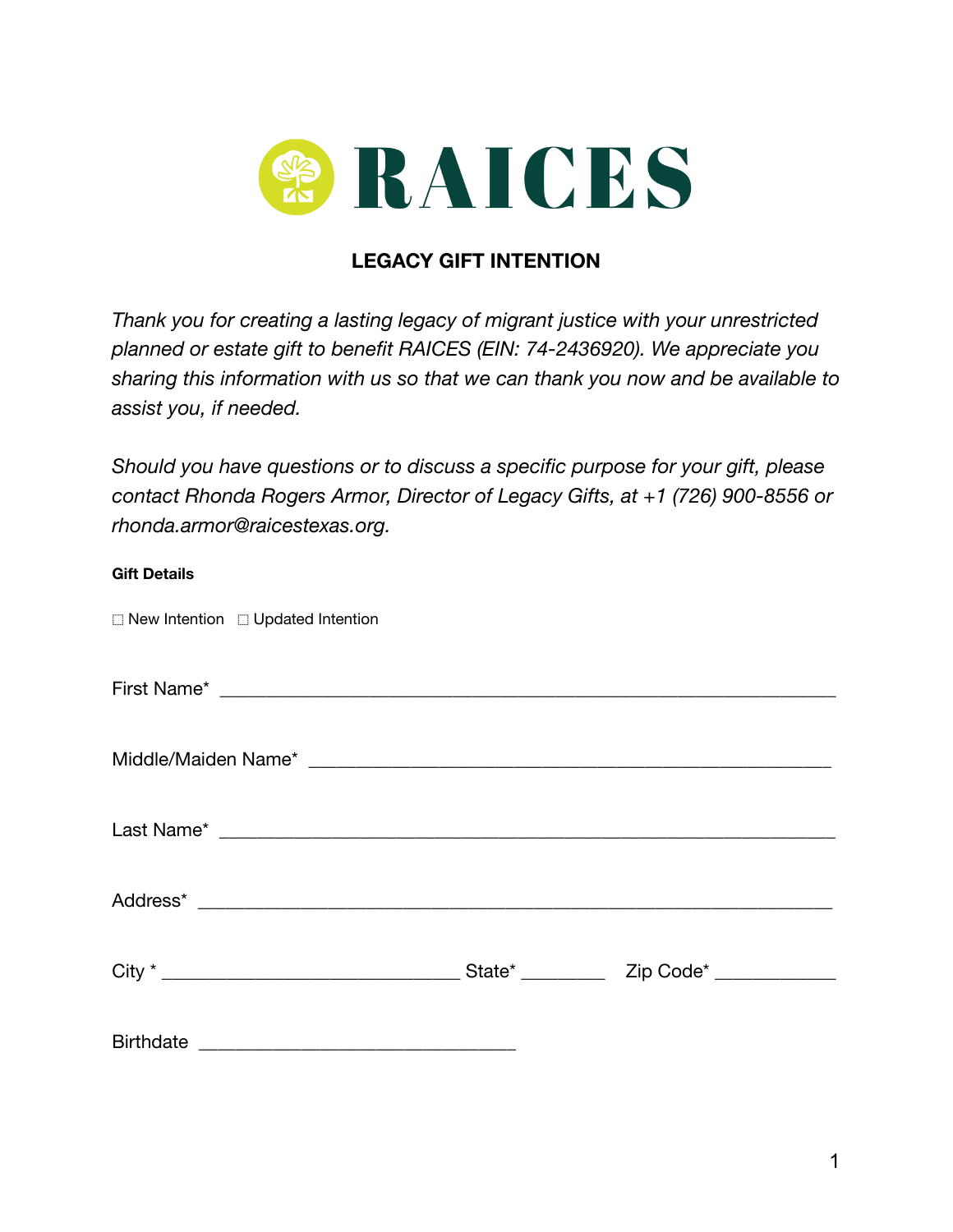| I/we have set forth the terms of a gift to RAICES in my/our*:                     |  |  |  |  |  |  |  |
|-----------------------------------------------------------------------------------|--|--|--|--|--|--|--|
| □ Will or Trust                                                                   |  |  |  |  |  |  |  |
| Insurance Policy                                                                  |  |  |  |  |  |  |  |
| Retirement Plan                                                                   |  |  |  |  |  |  |  |
| □ Donor Advised Fund<br><b>□ Bank Account</b>                                     |  |  |  |  |  |  |  |
|                                                                                   |  |  |  |  |  |  |  |
| Additional full name, if a joint gift:                                            |  |  |  |  |  |  |  |
|                                                                                   |  |  |  |  |  |  |  |
| Percentage of asset: ____________%                                                |  |  |  |  |  |  |  |
| RAICES is a contingent beneficiary of the indicated asset above (please explain): |  |  |  |  |  |  |  |
|                                                                                   |  |  |  |  |  |  |  |
|                                                                                   |  |  |  |  |  |  |  |
|                                                                                   |  |  |  |  |  |  |  |
|                                                                                   |  |  |  |  |  |  |  |

*The specifics of your gift, including value, are confidential and will not be listed in any public reports.*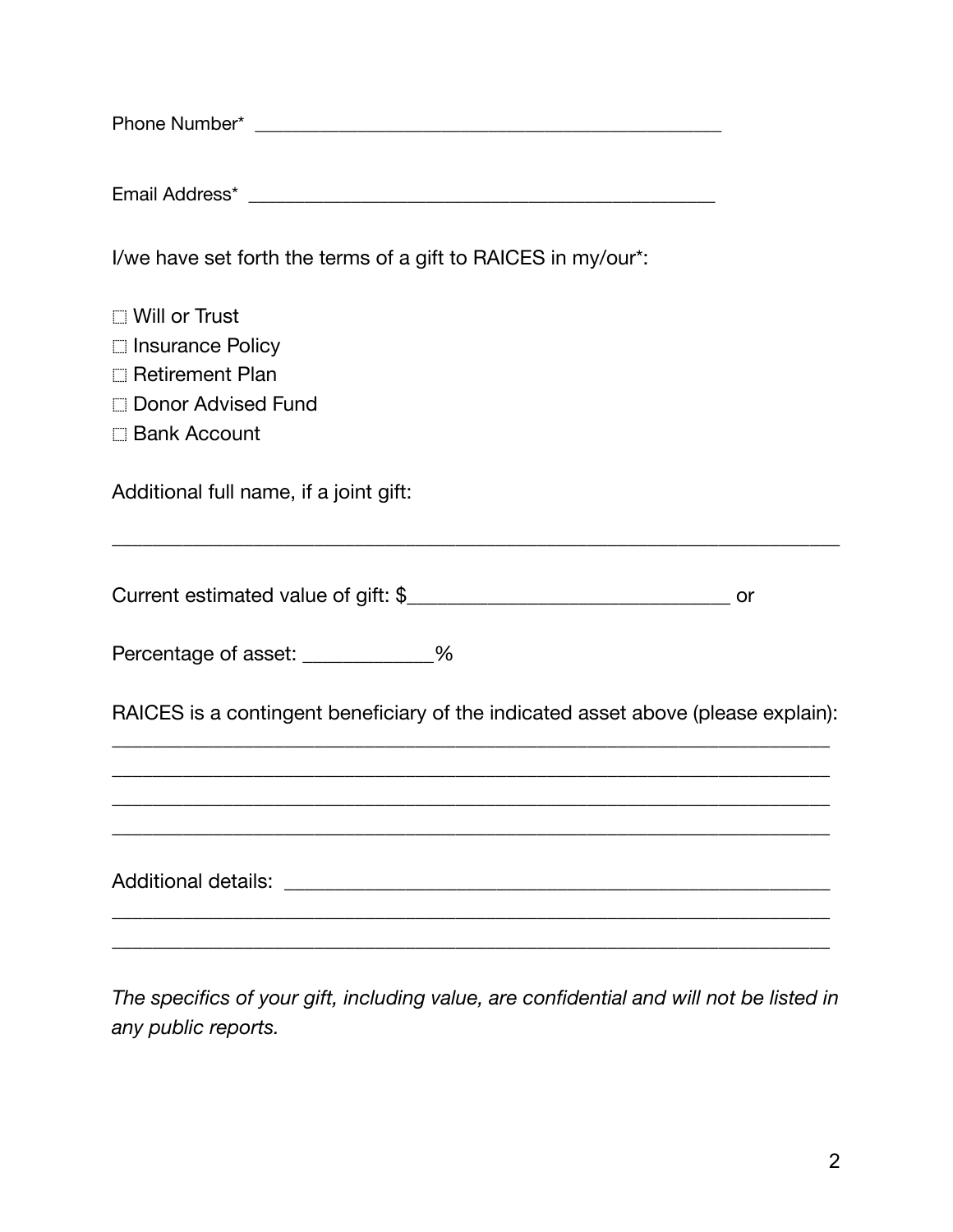## **Recognition**\*

⬚ I/we agree to be recognized in public-facing digital and print materials. Please list my/our name(s) as follows:

⬚ I/we wish to remain anonymous

## **Additional Contacts**

| <b>Executor, Trustee (Will, Trust)</b> |
|----------------------------------------|
|----------------------------------------|

|                                                       |  | State __________ Zip Code ______________ |
|-------------------------------------------------------|--|------------------------------------------|
|                                                       |  |                                          |
|                                                       |  |                                          |
| <b>Administrating Company (Account, Policy)</b>       |  |                                          |
|                                                       |  |                                          |
|                                                       |  |                                          |
| Alternate Contact (attorney, financial planner, etc.) |  |                                          |